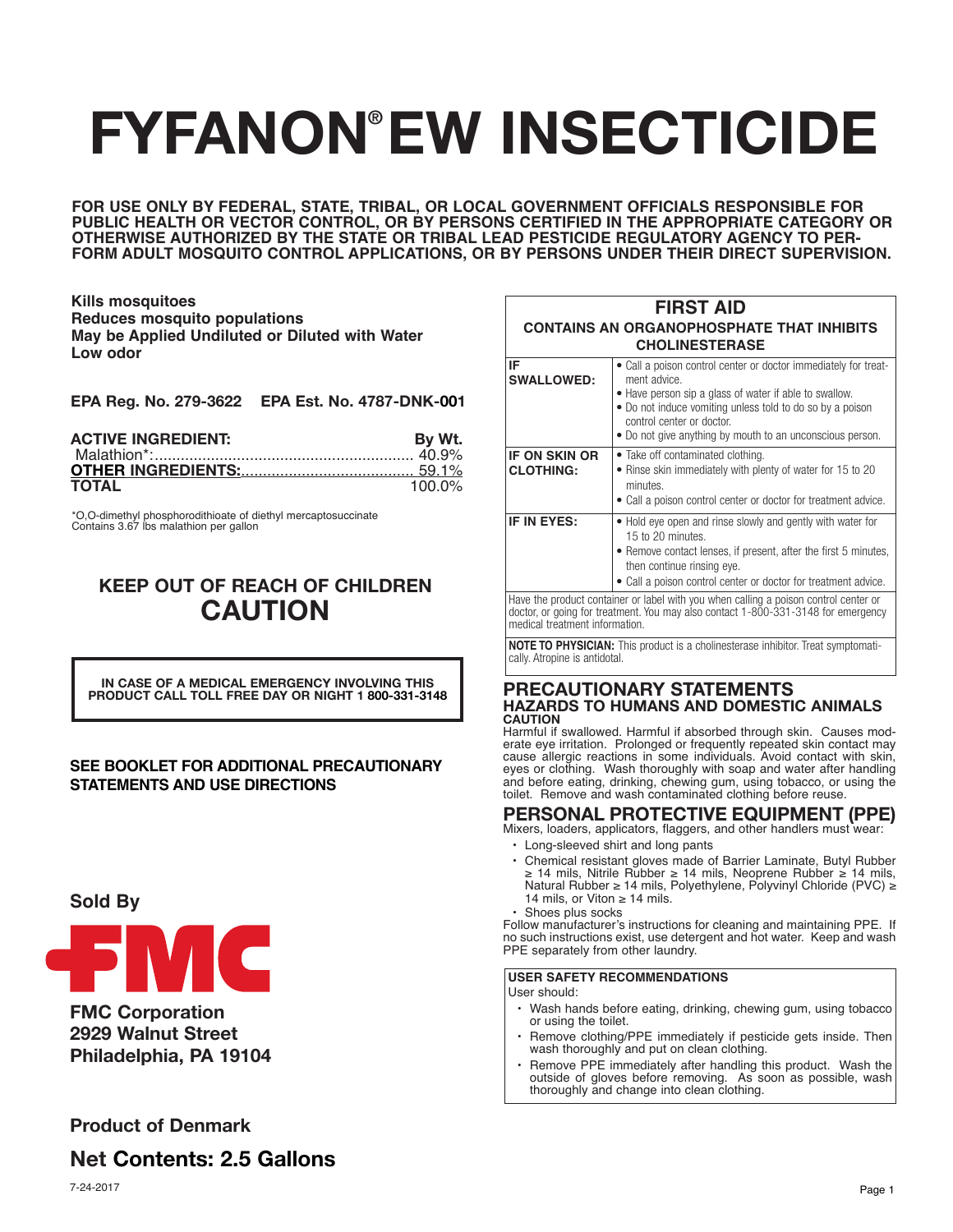# **ENVIRONMENTAL HAZARDS**

This pesticide is toxic to aquatic organisms, including fish and invertebrates. Use care when applying in or to an area which is adjacent to any body of water, and do not apply when weather conditions favor drift from target area. Poorly draining soils and soils with shallow water tables are more prone to produce runoff that contains this product.

When applying as a wide area mosquito adulticide, before making the first application in a season, it is advisable to consult with the state or tribal agency charged with primary responsibility for pesticide regulation to determine if other regulatory requirements exist.

This product is highly toxic to bees exposed to direct treatment on blooming crops or weeds. Do not apply or allow to drift onto blooming crops or weeds while bees are actively foraging in the treatment area, except when applications are made to prevent or control a threat to public and/or animal health determined by a state, tribal or local public health or vector control agency on the basis of documented evidence of disease causing agents in vector mosquitoes or the occurrence of mosquito-borne disease in animal or human populations, or if specifically approved by the state or tribe during a natural disaster recovery effort. When applying as a wide area mosquito adulticide, do not apply over bodies of water (lakes, rivers, permanent streams, natural ponds, commercial fish ponds, swamps, marshes or estuaries), except when necessary to target areas where adult mosquitoes are present, and weather conditions will facilitate movement of applied material away from the water in order to minimize incidental deposition into the water body.

Do not discharge effluent containing this product into lakes, streams, ponds, estuaries, oceans, or other waters unless in accordance with the requirements of a National Pollutant Discharge Elimination System (NPDES) permit and the permitting authority has been notified in writing prior to discharge. Do not discharge effluent containing this product to sewer systems without previously notifying the local sewage treatment plant authority. For guidance contact your State Water Board or Regional Office of the EPA.

# **PHYSICAL OR CHEMICAL HAZARDS**

Do not use or store near heat or open flame.

## **STORAGE AND DISPOSAL**

**Do not contaminate water, food or feed by storage and disposal. PESTICIDE STORAGE:** Fyfanon EW should be stored in the original unopened container in a secure, dry place. Do not contaminate with other pesticides or fertilizers. Avoid excess heat. Fyfanon EW should never be heated above 55°C (131°F), and should not be stored for long periods of time at a temperature in excess of 25° C (77° F).

**PESTICIDE DISPOSAL:** To avoid wastes, use all material in this container by application according to label directions. If wastes cannot be avoided, offer remaining product to a waste disposal facility or pesticide disposal program (often such programs are run by state or local governments or by industry).

#### **CONTAINER HANDLING:**

#### **Refillable containers:**

Refill this container with pesticide only. Do not reuse this container for any other purpose. Cleaning the container before final disposal is the responsibility of the person disposing of the container. Cleaning before refilling is the responsibility of the refiller. To clean the container before final disposal, empty the remaining contents from this container into application equipment or mix tank. Fill the container about 10 percent full with water. Agitate vigorously or recirculate water with the pump for 2 minutes. Pour or pump rinsate into application equipment or rinsate collection system. Repeat this rinsing procedure two more times. Then offer for recycling if available or puncture and dispose of in a sanitary landfill or by other procedures approved by state and local authorities.

#### **Nonrefillable containers (equal to or less than 5 gallons):**

Nonrefillable container. Do not reuse or refill this container. Offer for recycling if available. Triple rinse container (or equivalent) promptly after emptying. Triple rinse as follows: Empty the remaining contents into application equipment or a mix tank and drain for 10 seconds after the flow begins to drip. Fill the container ¼ full with water and recap. Shake for 10 seconds. Pour rinsate into application equipment or a mix tank or store rinsate for later use or disposal. Drain for 10 seconds after the flow begins to drip. Repeat this procedure two more times. Then offer for recycling if available or puncture and dispose of in a sanitary landfill or by other procedures approved by state and local authorities.

#### **Nonrefillable containers (greater than 5 gallons):**

Nonrefillable container. Do not reuse or refill this container. Offer for recycling if available. Triple rinse container (or equivalent) promptly after emptying. Triple rinse as follows: Empty the remaining contents into application equipment or a mix tank. Fill the container ¼ full with water. Replace and tighten closures. Tip container on its side and roll it back and forth, ensuring at least one complete revolution, for 30 seconds. Stand the container on its end and tip it back and forth several times. Turn the container over onto its other end and tip it back and forth several times. Empty the rinsate into application equipment or a mix tank or store rinsate for later use or disposal. Repeat this procedure two more times. Then offer for recycling if available or puncture and dispose of in a sanitary landfill or by other procedures approved by state and local authorities.

# **DIRECTIONS FOR USE**

It is a violation of Federal law to use this product in a manner inconsistent with its labeling. For use by federal, state, tribal, or local government officials responsible for public health or vector control, or by persons certified in the appropriate category or otherwise authorized by the state or tribal lead pesticide regulatory agency to perform adult mosquito control applications, or by persons under their direct supervision.

# **FYFANON EW INSECTICIDE PRODUCT DESCRIPTION**

Fyfanon EW is a water-based malathion emulsion formulation for outdoor space-spray application to control mosquitoes. It contains proprietary formulation technology designed to reduce the odor of malathion. Fyfanon EW is to be used for ground applications only and is approved for use in populated and rural areas.

Fyfanon EW may be used undiluted or diluted with water (only) – **it must not be diluted with oil-based solvents or diluents.**

Fyfanon EW is recommended to be part of a rotational program to reduce the occurrence of resistance developing in mosquito control programs – see RESISTANCE MANAGEMENT section below.

## **RESTRICTIONS**

- Do not apply more than 0.23 lb AI/Acre/day.
- Do not re-treat a site more than 3 times in any one week. However, more frequent treatments may be made to prevent or control a threat to public and/or animal health determined by a federal, state, tribal or local health or vector control agency on the basis of documented evidence of disease causing agents in vector mosquitoes or the occurrence of mosquito-borne diseases in animal or human populations, or if specifically approved by the state or tribe during a natural disaster effort.
- Apply when wind speed is equal to or greater than 1 mph.
- Not for aerial application
- Not for use on crop-land
- This product is for outdoor use only

## **GENERAL PREPARATION**

- Fyfanon EW is only to be applied as an outdoor space-spray for wide-area adult mosquito control.
- Before making the first application in a season, it is advisable to consult with the state or tribal agency with primary responsibility for pesticide regulation to determine if other regulatory requirements exist.
- For best results, apply when mosquitoes are most active and meteorological conditions are conducive to keeping the spray cloud in the air column close to the ground. An inversion of air temperatures and a light breeze is preferable. Application during the cooler hours of the night or early morning may be recommended depending on target species. Use of technology to improve accuracy of treatments is recommended; this may include GPS mapping, weather monitoring or onboard or land based predictive drift modeling systems.
- Ensure Fyfanon EW (diluted or undiluted) is thoroughly agitated before use. Avoid prolonged storage of diluted product in application equipment.

# **OPERATING EQUIPMENT PREPARATION**

**Correct Droplet size:** Each cold aerosol generator must be adjusted to produce the correct droplet spectrum for optimal mosquito control. Calibrate spray equipment so that the Volume Median Diameter (VMD) of the aerosol is less than 30 microns (Dv 0.5<30 $\mu$ m) and 90% of the volume is in droplets less than 50 $\mu$ m (Dv 0.9<50 $\mu$ m). Directions from the equipment manufacturer, insecticide vendor or a test facility can be used to establish the correct droplet size spectra.

**Maintenance:** Equipment manufacturer's recommendations for cleaning and maintenance of the aerosol unit must be followed. The unit must be inspected before use to correct any malfunctions and to verify that the flow rate is correct. For truck mounted sprayers, use the table below to determine the application volumes required at each vehicle speed. Vehicle should not travel greater than 20 mph. Shut off spray equipment when vehicle is stopped.